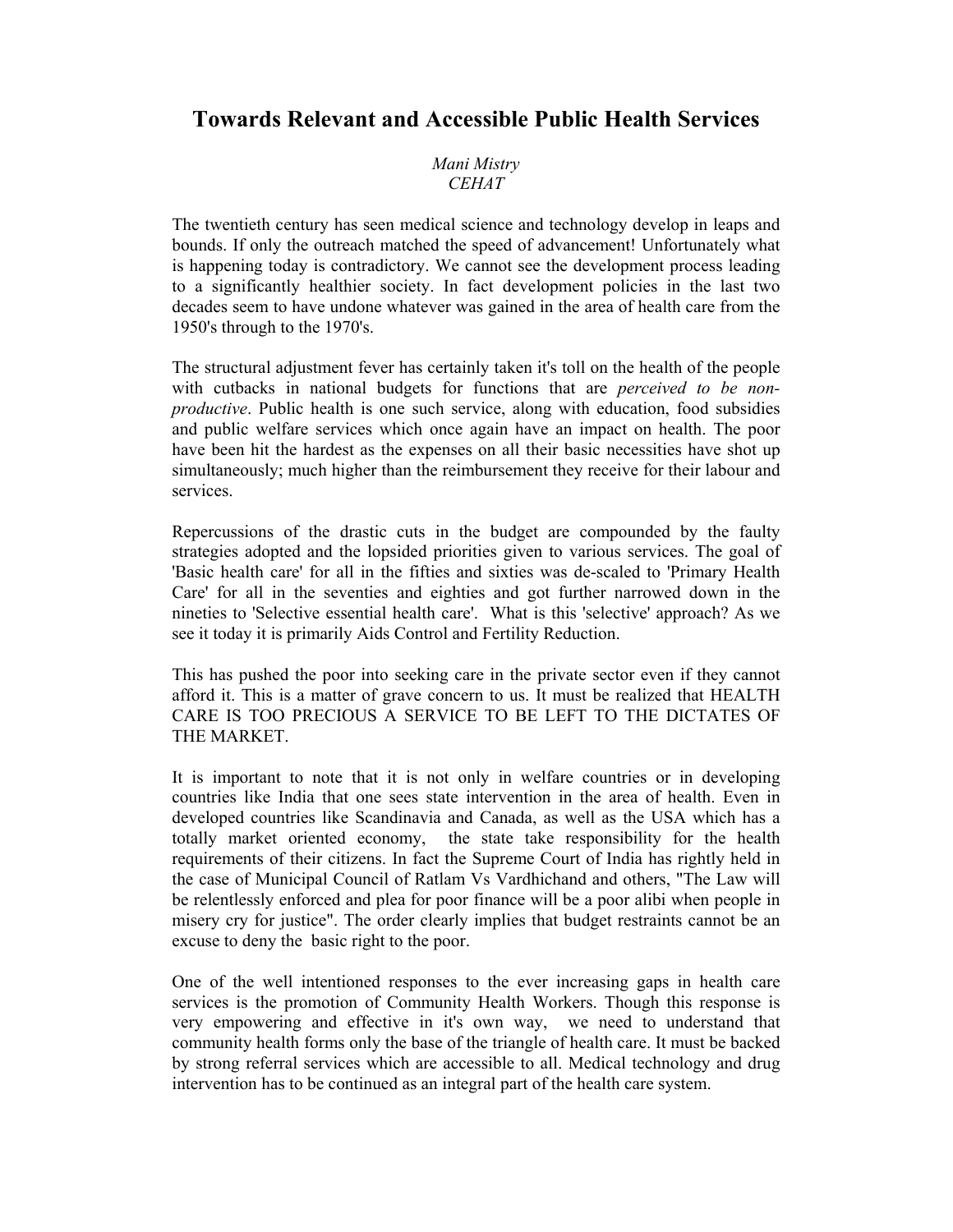It may be good at this juncture to define what we mean as Basic Health Care. Comprehensive Basic Health Care Service should include:

## **Preventive services**

- Immunization
- Public health care measures like safe drinking water, sanitation and pollution control.

## **Health Education and Information**

## **Curative and Diagnostic services**

- Dispensary Services, merged with services available at Health Posts, accessible to the working class with convenient timings and close to the place of residence;
- Peripheral Hospital Care with basic specialty services including General Medicine, General Surgery, Gynaecology and Obstetrics, Pediatrics, Ophthalmology, and ENT services along with Dental services and Diagnostic services;
- Tertiary Level Care;
- Epidemiological services including laboratory services, surveillance and control of major diseases with the aid of continuous surveys, information management and public health measures;
- Pharmaceutical supplies- according to the prescribed standards;

# **Maternity Services :**

- Ante-natal and past natal care
- Safe delivery
- Medical termination of pregnancy

# **Ambulance Service**

# **Family Welfare Services:**

Provision of all the above services need to be equitable, within easy reach and affordable. Special efforts need to be made to ensure that these service are sensitive to the needs of women and other vulnerable groups, disabled and the street children, and the homeless.

## **The Health Care situation in Mumbai and some Recommendations:**

We shall focus on the health care situation in Mumbai and identify the areas for change towards improving the quality, accessibility and relevance of health care facilities in today's context.

Though Mumbai has one of the best health care infrastructure in the country, a large portion of the city is denied of even the basic, rationale health care services which may be safe, affordable and easily accessible. We see that deprivation and marginalization of the poor has grown parallely to the economic prosperity of the city. Around 17% of Mumbai's population lives below the poverty line, half the households of Mumbai do not have connection to water or sewage, infant mortality is 23 per 1,000 live births and while Mumbai today requires 1,000 dispensaries, presently the city has only 159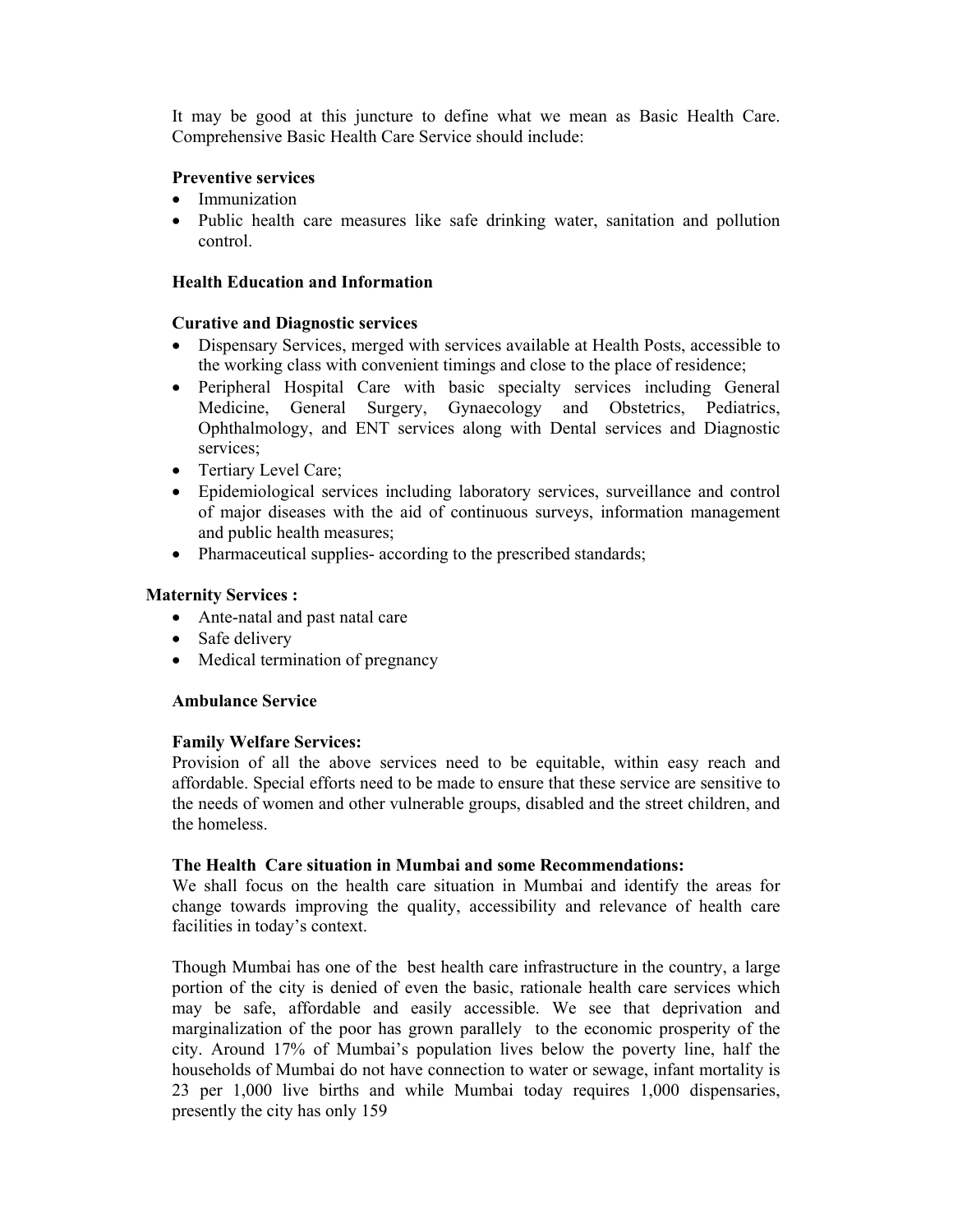dispensaries. (Society for Development Studies (SDS), India quoted in World Resources: A Guide to the Global Environment 1996-97, WRI, UNEP, UNDP, The World Bank, Pg. 154).

On the other hand, we see a drastic decline in the BMCs budget allocation and expenditure on health in the last few decades. While in 1961, BMC spent 34.45% of its total expenditure on health care, it declined to 25.84% in 1984-86 (Statistical abstract on India, 1987, CSo, GOI, New Delhi - 1988). The revised estimates in 1994 indicated a further decline to 23.92%.

Alongside reviewing secondary data, an effort was made by the Forum for Health Promotion to obtain the opinion of the people through CBOs and PVOs on how the Public Health Services are viewed. Discussions were held with community groups in slum settlements and pavement dwellings in the Eastern and Western suburbs of the city. Following, briefly, are the findings.

Among the public health services, the highest trust is placed on tertiary hospitals, followed by some of the peripheral hospitals. Dispensaries are the least utilized public hospitals are visited more often than the municipal dispensaries, for minor illnesses too.

Dispensary services are perceived to be linked with the Health Post services in certain groups. People are not in favour of utilizing the Municipal Dispensary. Timings are unsuitable to the working population and school children. Location is not always near the place of residence, resulting in more time and money spent in reaching the dispensary. Often there is a shortage of medical supplies and the patient has to purchase medicines from Private Pharmacy. Behaviour of the staff including the doctor are not very encouraging.

Attitude of the doctors and paramedical staff play a critical role in building confidence of the patients and their relatives. It becomes an added factor in the decision making process of where to seek help during an illness. Comments about rude behaviour of the doctors is more common in the dispensary setting. Women have complained of sitting patiently in line to see the doctor who is busy chatting or doing some other work. Doctors, they say, do not seem to realize the situation of women who are anxious to get home to the other children and household chores. There is rarely any communication from the doctor regarding the course of the illness, the probable time for recovery or the side effects of the medicine. In the hospital setting complaints about the rude behaviour and greed for tips is almost universal. The final result of the attitude of the staff and the high cost of medical care sometimes leads to dangerous consequences like discontinuation of treatment.

A lot of emphasis is being given to reproductive health today but the question raised is, are the reproductive health programmes sensitives to the needs of women or does the family planning agenda over power everything else. A major factor discouraging use of Public Health Services by women are the conditions laid down by programmes like the mandatory linking of IUD insertion to medical termination of pregnancy services and sterilization to delivery.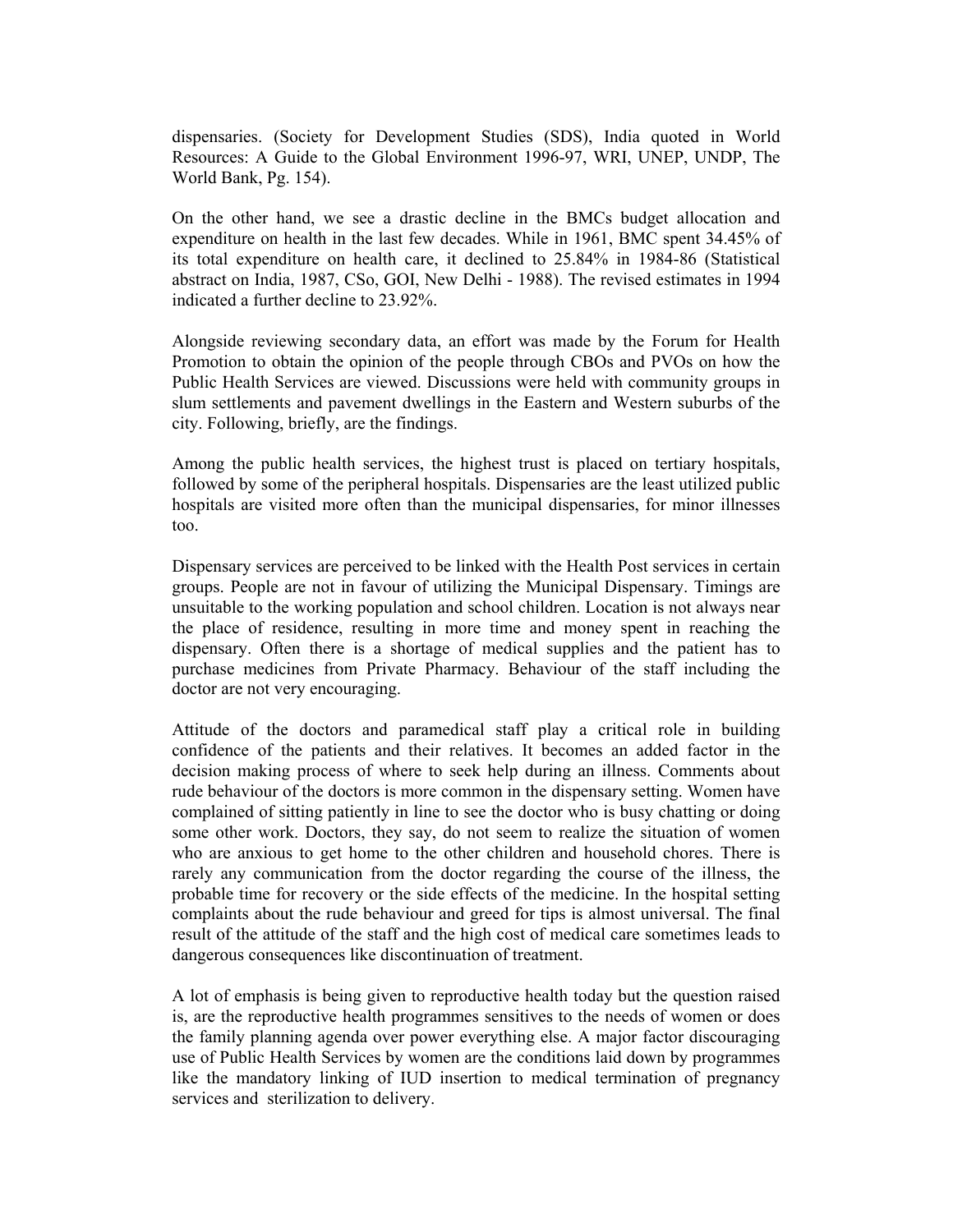The group discussions in areas where the small family norm has caught on showed that women regularly use the services of the Municipal Maternity Home. Conversely in areas where number of children is more than the prescribed two, Maternity Homes have fallen into disrepute. Women report that evidence of the number of children is demanded and ration cards must be shown. In other instances a 'fine' is levied if the number of living children has exceeded two. There were two reports of women being turned out of the Municipal Maternity Home in Second stage of labour because they were unable to show evidence of the number of living children. Lack of hygiene in the maternity hospitals has also been expressed by number of women.

In the case of women residing at Kamathipura, frequent blood tests are taken irrespective of the illness. They are never informed about the purpose of the test, nor is their permission taken. While the women visiting the hospital at Kamathipura are generally satisfied with the treatment, regular blood test disturbs them.

Number of CBO and NGO representatives also wish to draw attention to the special needs of burns patients since this is a common emergency situation affecting women in poor households. Immediate attention on arrival at the casualty department is a must. A special burns ward in General hospitals would contribute to the prevention of secondary infection.

**Majority of the people whose opinions have been expressed in this paper, hope they could receive better quality services from public dispensaries and hospitals. If the situation improved people would surely opt for public services, as the health expenditure in the private sector creates tremendous strain on the household.** 

## **RECOMMENDATIONS**

## **Need to introduce a three tyre referral system:**

A three tyre referral system will surely help enhance the accessibility and quality of services. This will lessen the load of tertiary hospitals and help them improve the quality of specialized services that they should be actually providing. It will give due justice to the patients who require the services at tertiary level as well as the tertiary hospital doctors who are today over loaded and over worked. It will simultaneously save the cost and time of large number of patients who need not travel long distance for minor ailments.

The quality of services provided by the peripheral hospitals and dispensaries need to be improved prior to introducing a compulsory referral system.

## **Need to reorganize the dispensary and health post services :**

While Health Posts seem to be primarily the need of the government, Dispensary services are the real need of the people. A merging of Health Post services and Municipal Dispensaries will help optimize the use of financial as well as human resources, at the same time meeting the needs for treatment of minor ailments. Today,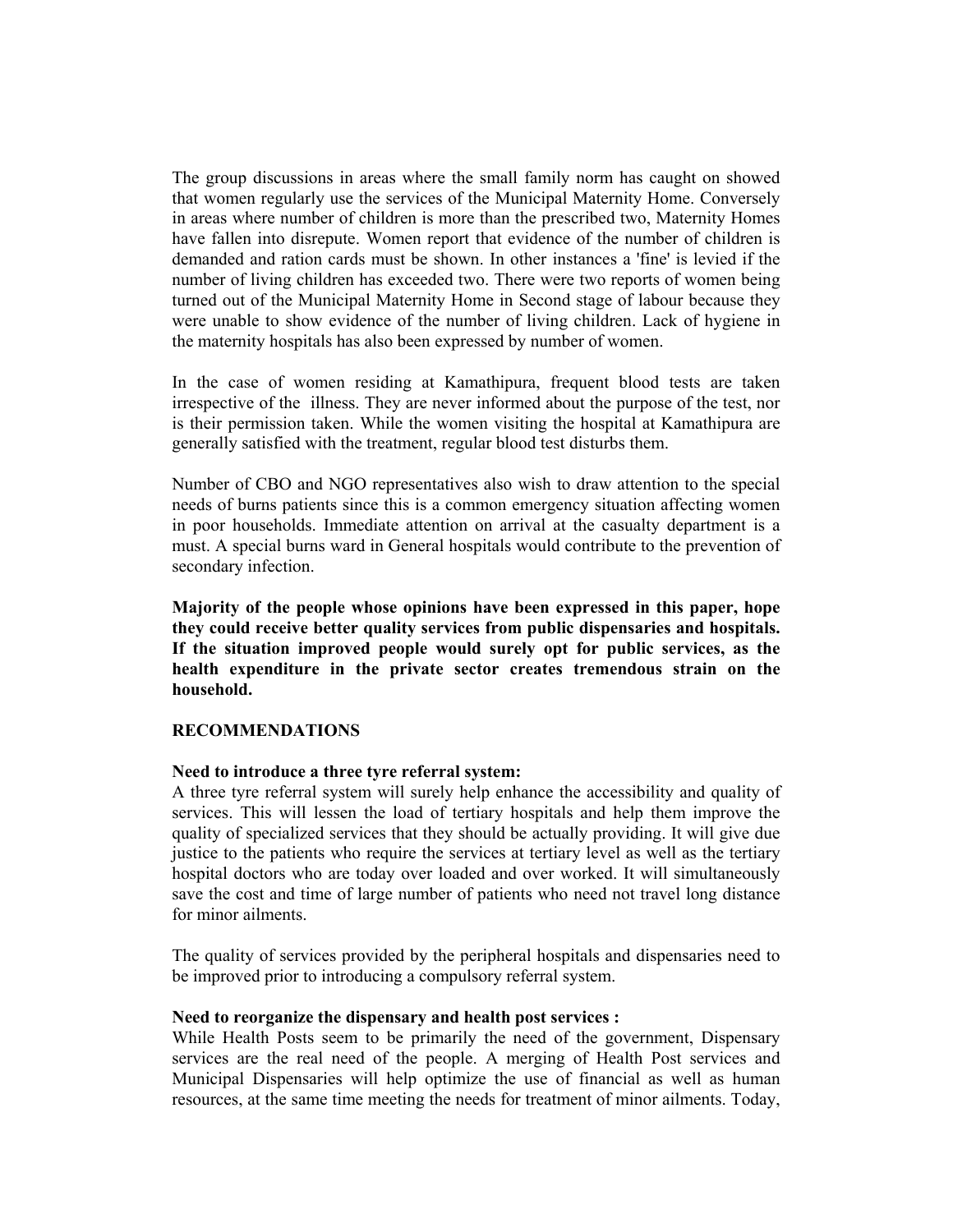some of the most vulnerable groups, like those working at the Deonar dumping ground and tribals residing on the forest land at Borivali are outside easy reach of dispensaries.

A more even spread of the dispensaries in the city in and around low income areas will ensure a more accessible service. Availability of early morning and late evening dispensary services will encourage their use by working people and school children.

#### **Recommendations for improvement in hospital facilities :**

Setting up a tertiary hospital in the suburbs needs to be seriously considered. All the tertiary hospitals are concentrated on the island city while the urban poor are mainly residing in the suburbs. Optimal use of such additional services can be assured, as the tertiary services are expected to cater to the population of the neighbouring towns and cities also. Simultaneously quality of services in peripherial hospitals requires to be improved.

More comfortable and practical space allocation is required for the Out Patient Departments. Infrastructure facilities, like toilets and waiting rooms need improvement. There is a need to re-organize support services in a way that the patients do not need to waste time running from pillar to post. Enquiry counters need to function more efficiently especially in the large hospitals where the patient feels absolutely lost. Efforts need to be made be lesser the visits for various tests that require to be done.

Setting up a grievance cell in each hospital as has been implemented at one tertiary level teaching hospital will be very helpful for rapid review of services, and controlling corruption and harassment by any staff member. If the scope of the cell is expanded to positive and well as negative feed back, the system will be a good mode for social audit.

Cases of burns, rape, domestic violence, child abuse require counselling as well as immediate and legal guidance. It is necessary to institutionalize the linkage between medical treatment and other support services like counselling and legal aid. Lawyers are sometimes found roaming in the hospital premises in search of accident victims. Taking advantage of the vulnerable situation of the victims and their relations, they often advance a small amount of money to the patient's relatives and lure them into an exploitative contract for fighting the case. Such activities should be discouraged. Posters creating awareness among the victims about their legal rights could be displayed in certain wards like the casualty and trauma ward, the orthopedic ward and intensive care unit. Information of this nature will contribute towards reducing the vulnerability of the victim.

## **Need to ensure drug supply :**

It is necessary to ensure a regular supply of rational drugs to the patients at dispensaries, as well as in the hospitals. With the spiraling prices of drugs, the public hospital and dispensary will not help the economically weak population in any way if patients are asked to buy drugs from private pharmacies.

## **Reproductive Health Services need to be more sensitive to the women's needs :**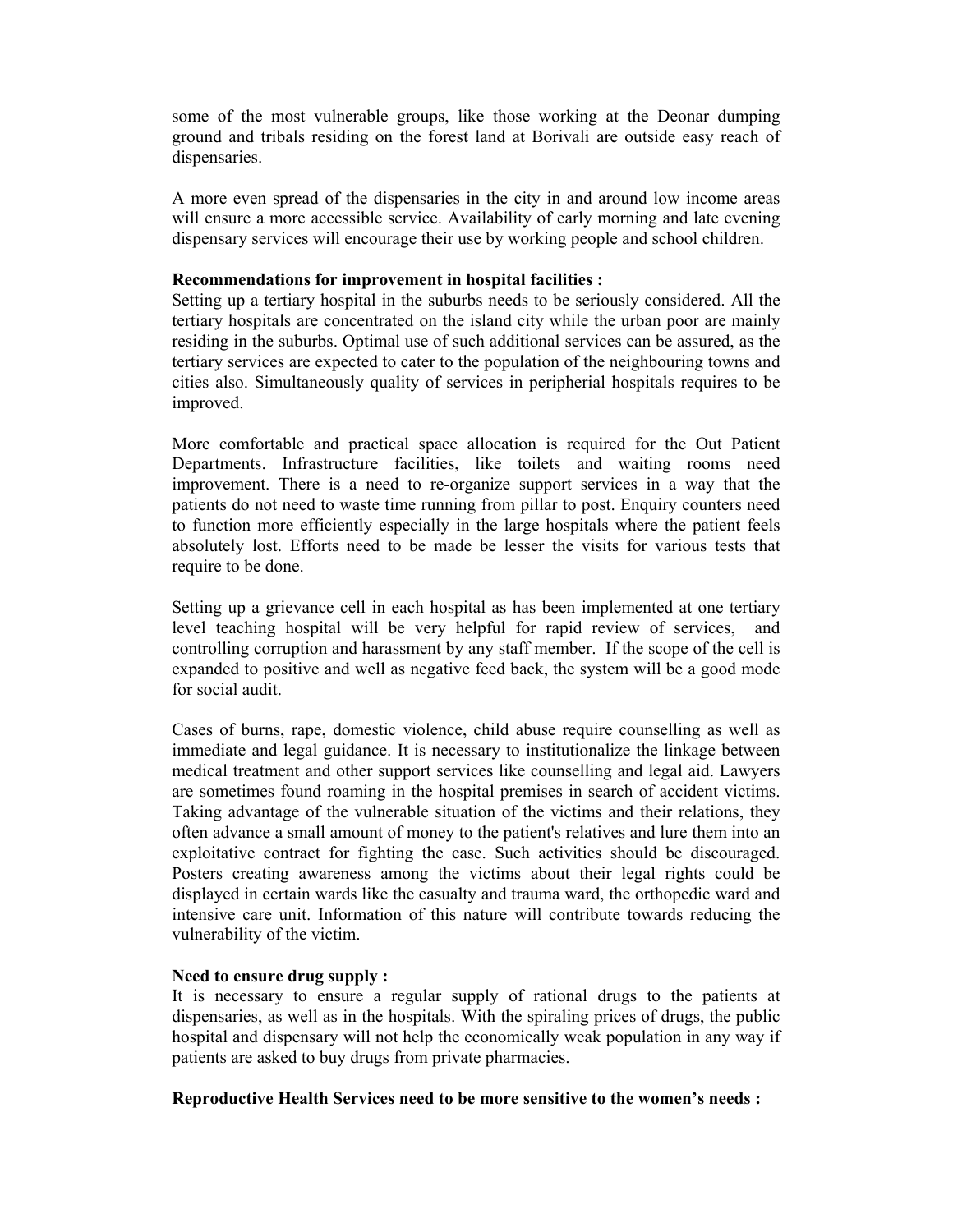The perspective of reproductive health services needs to broadened. The focus has to be shifted from family planning to the overall health needs of the women. Improved quality of counselling for promoting small and well spaced family along with a well informed cafeteria approach should be more successful than the sanctions that are imposed on women who approach the maternity homes for delivery.

The image of reproductive health services as family planning services needs to be changed. Women should feel comfortable to approach the public hospitals and dispensaries for any treatment related to reproductive health.

#### **Budget Allocations:**

Considering the proportion of economically weak population in the city there is a sure need to increase the budget allocation. Health is a service where income and expenditure should not be compared Re-prioritising the allocation of funds is required to provide adequade resources for maternity homes, peripheral hospitals and dispensaries because that is where most of the care should be provided. Further, user charge is not a right option for raising resources as means testing is always a problem. It is also skew resource use in favour of middle and upper class. It would be thus better to raise resources through income an consumption related taxation.

#### **Conclusions:**

It has to be accepted that the Public health services in Mumbai are one of the best in the country. We are not trying to deny the role played by these services. However it is a fact that a large population of the city is not able to easily access the quality of health service, they require. As a result, the poor families are left at the mercy of unregulated private practitioners who not only expose them to irrational treatment but lead them to high debts.

We are convinced that if there is a will, the Municipal Corporation of Mumbai and the State Government have the necessary infrastructure and capacity to enhance the health services.

June 1998.